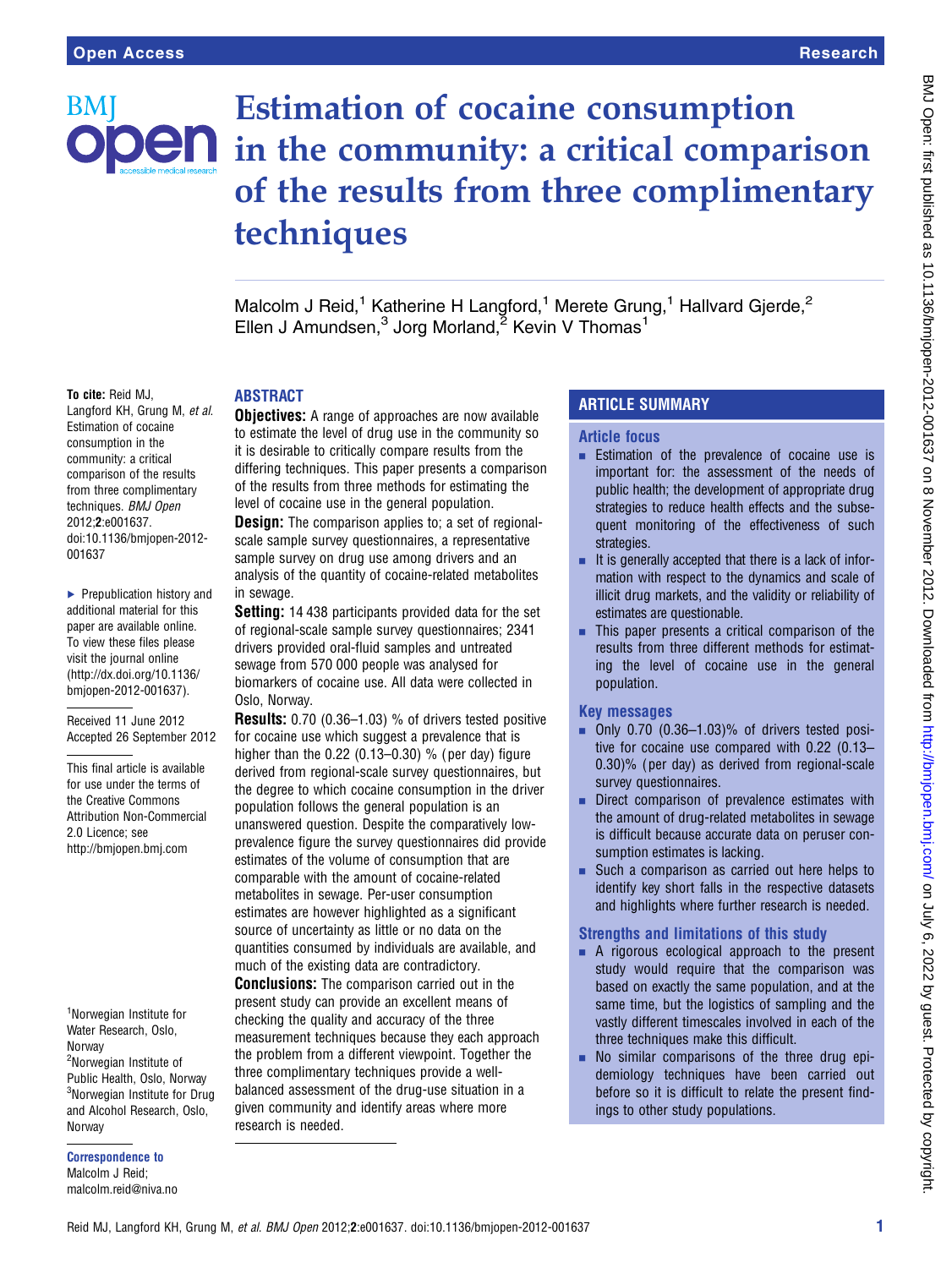#### **INTRODUCTION**

Cocaine is the most commonly used illicit stimulant drug in Europe and consumption remains high in the USA despite a recent decline in annual prevalence.<sup>1</sup> Use of the drug is associated with numerous health problems including cardiovascular disorders, neurological impairment and death.<sup>2</sup> Accurate and timely information on the prevalence of cocaine use are therefore important for assessing the needs of public health, developing appropriate drug strategies to reduce health effects and in the subsequent monitoring of the effectiveness of such strategies. While official statistics indicate that cocaine use is relatively stable in Europe and may be dropping in the USA, it is generally accepted that there is a lack of information with respect to the dynamics and scale of illicit drug markets, and the validity or reliability of estimates are questionable. $3$  The estimation of drug use patterns in society is currently reliant on questionnairebased data collection at the population level, and among groups of drug users, together with statistics from hospital admissions, registered drug-overdose deaths, treatment services and the records from police seizures.<sup>4–8</sup> Validation of drug-use statistics derived from individual self-reporting has previously been attempted by drawing comparisons between the self-reported use and measurements of samples taken from hair, urine and blood. $9-13$  This technique has shown that despite the use of an array of methods to increase the level of accuracy of self-reporting, under-reporting is still apparent. Recently, additional data on the level of drug use at the community level have also been acquired through the implementation of anonymous road-side testing studies, $14 \frac{15}{2}$  and also through the measurement of drug metabolites in sewage water.<sup>16-21</sup> With a range of different approaches now available to estimate the level of community drug use it is highly desirable to critically compare the results they provide. For the first time this paper presents a critical comparison of the results from three different methods for estimating the level of cocaine use in the general population. The comparison was performed on three studies in Oslo, Norway and applies to; a combination of user group and representative population sample survey questionnaires, a representative sample survey on drug use measured in saliva among drivers, and an analysis of the quantity of drugs and drug-related metabolites in sewage.

## MATERIALS AND METHODS Background—cocaine use in Norway

Lifetime prevalence of cocaine use in the general population 15 years and over was reported as 2.7% in 2004 and 2.5% in 2009.22 Results from both these studies (combined) show that the prevalence of recent cocaine use (within the last year) in the total population was as low as 0.6%. A separate study on young adults  $(21-30 \text{ years})^{23}$ reports higher rates of cocaine use in these age groups: prevalence of use within the last 6 months was 4.3% in 2002 and 4.9% in 2006. Also, lifetime prevalence of cocaine use among young people (15–20 years) in Oslo has remained very stable in the years 2003–2008.

Cocaine use in Norway is dominated by recreational intranasal use (where the term 'recreational' is defined as regular occasional/infrequent use as opposed to dependent use). Crack use has been rare. Among young adult cocaine users less than one in a hundred reported crack use and crack is seldom seized by the police/ customs. A survey among the prison population<sup>24</sup> identified 6% of inmates report daily or almost daily use of cocaine in the 6 months leading up to imprisonment, but frequent cocaine use is lower among marginalised and injecting drug-user groups.25

## Methodology for the survey of drug-use among the driver population

Data collection was performed in the greater Oslo area in cooperation with two National Mobile Police Service (MPS) districts from April 2008 to March 2009 as part of the DRUID Project. $26$  Drivers of motor vehicles were selected using a stratified two-stage cluster sampling procedure. In the first stage, random geographical areas and time periods of five consecutive days were selected using a table of random sampling numbers. $27$  All days and times of the week and all seasons of the year were covered. Roads were chosen by randomly selecting map co-ordinates, then choosing the closest roads. For each day the police selected two study sites along the chosen roads. The sites had to be suitable as checkpoints (possibility to stop a number of cars at the same time on the roadside without causing traffic congestion) and they had to be located within about 30–45 min drive from each other. For each day, the starting time for roadside sampling was also randomly selected. However, a few of the selected time periods had to be changed to comply with working time regulations for police officers.

The second stage of the sampling procedure consisted of randomly stopping drivers within the defined 2 h period. The police officers were instructed to stop cars at random, rather than stopping old cars, young drivers or other possible suspects of impaired driving. The number of data collection personnel at each site was related to the expected traffic density. When one of the data collection personnel were ready for a new driver, the MPS stopped the first approaching car or motorcycle and carried out their own routine controls (breath alcohol testing or driver's licence control). Afterwards the driver was asked to proceed to the study team, who requested voluntary and anonymous participation in the project. Oral and written information about the project was given to each driver. If verbal informed consent was given, a sample of oral fluid was collected and only the following data recorded: gender, age, day of the week, time interval and geographical site. It was thus impossible to trace a given sample to a specific donor or motor vehicle. In general, the sampling procedure was designed in a way that should ensure that the drivers rendering samples should give a representative picture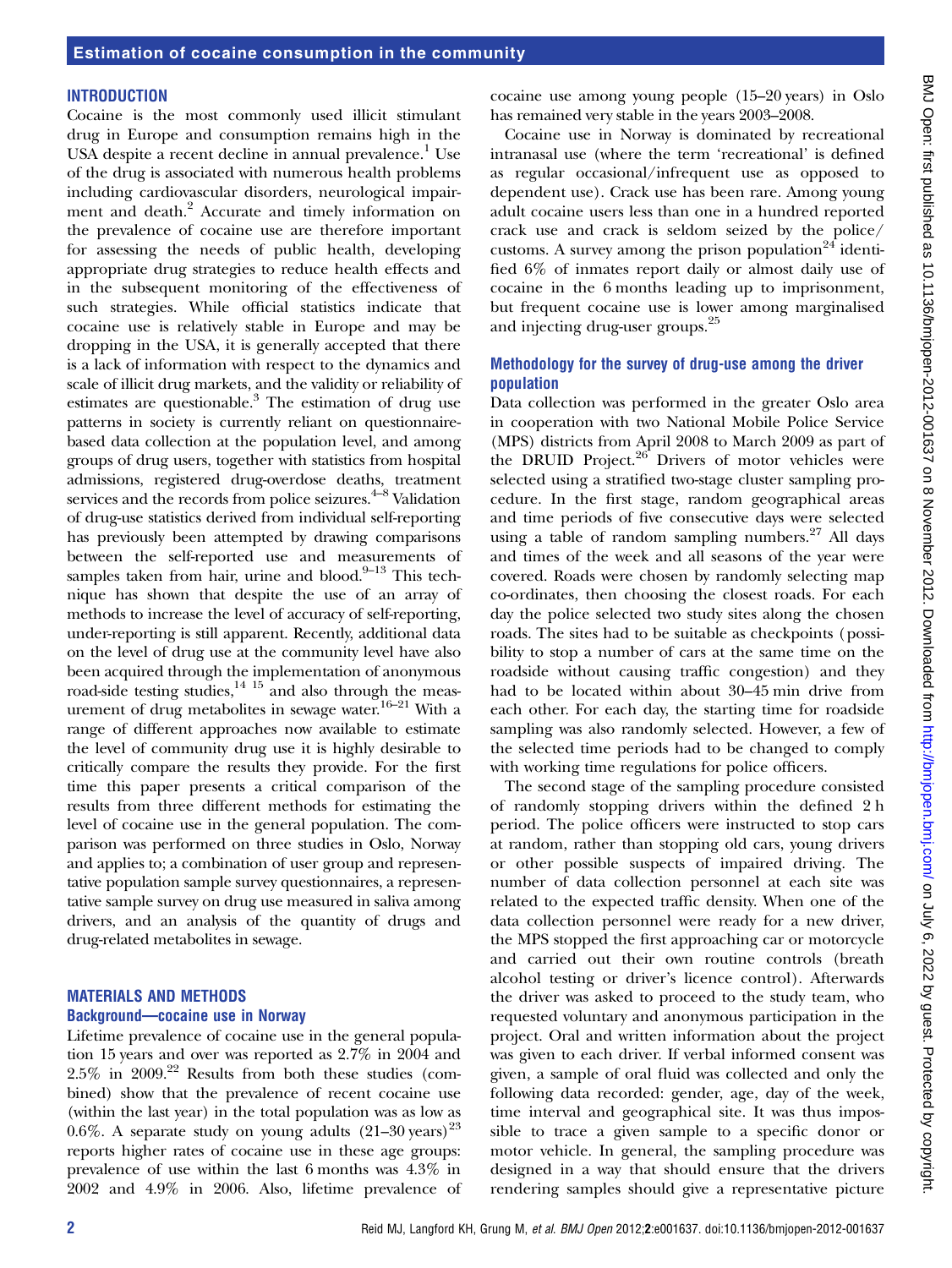# Estimation of cocaine consumption in the community

of the total driver population. Saliva samples were collected using the Statsure Saliva Sampler (Saliva Diagnostic Systems, Framingham, Massachusetts, USA). The saliva collection pad was placed under the tongue until the indicator turned blue, or until 5 min has passed and transferred to a capped vial labelled with a bar code label corresponding to the bar code of the questionnaire. The sample was kept in a plastic bag at a temperature of approximately 5°C for a maximum of 6 h, and then stored at −20°C.

Concentrations of cocaine and benzoylecgonine in oral fluid–buffer mixtures were determined by liquid chromatography—tandem mass spectrometry,<sup>28</sup> which specifically measured the substances in question. The amount of collected oral fluid was determined by weighing the sample, and concentrations of substances in undiluted oral fluid were calculated. The cut-off thresholds in oral fluid–buffer mixture were 0.9 and 3.6 ng/ml for cocaine and benzoylecgonine, respectively. The combined prevalence of cocaine or benzoylecgonine was estimated by a weighted average, using weights adjusted for undersampling or oversampling of the data compared with overall population statistics.<sup>29</sup> This weighting took into account the age and gender of drivers with respect to the general population, together with an appropriate weighting for the days of the week and time of the day (table 1).

# Methodology for the analysis of drugs and related metabolites in sewage

Sample collection was carried out in the greater Oslo area in cooperation with the region's largest sewage treatment plant (Vestfjorden Avløpselskap). This plant processes sewage from a metropolitan and suburban population of approximately 570 000 people. An Isco 6712 portable automatic sampler (Teledyne, Lincoln, NE, USA) was used to collect samples of wastewater every hour throughout the course of September 2009. The hourly samples were pooled to produce 6 h composites (n=120) with mid-points corresponding to 2:00, 8:00, 14:00 and 20:00 for each day of the month. Deuterated internal standards were spiked at the time of collection (1 ml of benzoylecgonine-d3, cocaine-d3, cocaethylene-d8, methamphetamine-d5, metoprolol acid-d5 and ceterizine-d8 at 50 ng/ml to give a final working concentration of 50 ng/l of each standard in sewage) and samples were acid stabilised and stored at 4°C until analysis.

Concentrations of cocaine and benzoylecgonine in the sewage water composites were determined by liquid chromatography-tandem mass spectrometry.19 The limit of quantification for the analytes in raw sewage was 5 ng/l.

The total mass of benzoylegonine passing through the sewage treatment processes in the Oslo region over the sampling period was calculated by scaling the measured sewage concentration of the metabolite (ng/l) in each of the 120 samples (each representing 6 h of sewage) by the total volume of sewage (L) for that 6 h period. The uncertainty with this estimate is associated with errors in sampling (an estimated 5% relative SD (RSD) based on

| <b>Table 1</b> Weights for undersampling or oversampling |
|----------------------------------------------------------|
| associated with the road-side saliva study               |

| <b>Characteristics</b> | <b>Distribution</b><br>among<br>drivers (%) | <b>Distribution</b><br>in the total<br>population<br>of Oslo (%) | Weight |
|------------------------|---------------------------------------------|------------------------------------------------------------------|--------|
| Age (years)            |                                             |                                                                  |        |
| $16 - 24$              | 9.4                                         | 10.6                                                             | 1.13   |
| $25 - 34$              | 18.1                                        | 20.9                                                             | 1.15   |
| $35 - 44$              | 24.3                                        | 16.2                                                             | 0.67   |
| $45 - 54$              | 21.4                                        | 12.2                                                             | 0.57   |
| $55 - 64$              | 16.4                                        | 10.2                                                             | 0.62   |
| $65+$                  | 10.4                                        | 11.7                                                             | 1.13   |
| Total                  | 100.0                                       | 81.8                                                             |        |
| Gender                 |                                             |                                                                  |        |
| Female                 | 29.8                                        | 50.6                                                             | 1.70   |
| Male                   | 70.2                                        | 49.4                                                             | 0.70   |
| <b>Total</b>           | 100.0                                       | 100.0                                                            |        |
| Day of the             |                                             |                                                                  |        |
| week                   |                                             |                                                                  |        |
| Mon-Thu                | 48.0                                        | 57.1                                                             | 1.19   |
| Fri                    | 8.6                                         | 14.3                                                             | 1.66   |
| Sat                    | 31.0                                        | 14.3                                                             | 0.46   |
| Sun                    | 12.4                                        | 14.3                                                             | 1.15   |
| <b>Total</b>           | 100.0                                       | 100.0                                                            |        |
| Time of day (h)        |                                             |                                                                  |        |
| 00.00-05.59            | 3.4                                         | 25.0                                                             | 7.35   |
| 06.00-11.59            | 30.1                                        | 25.0                                                             | 0.83   |
| 12.00-17.59            | 43.0                                        | 25.0                                                             | 0.58   |
| 18.00-23.59            | 23.5                                        | 25.0                                                             | 1.06   |
| Total                  | 100.0                                       | 100.0                                                            |        |

an uncertainty analysis performed by Lai et al), flow measurements (4.2% RSD), chemical analysis (5% RSD) and biotransformation of cocaine and benzoylecgonine in the sewer system which is typically less than  $10\%$ .<sup>30 31</sup>

Careful consideration of the urinary excretion rates of cocaine and its metabolites are then needed for backcalculation of the total mass of cocaine consumed during the sampling period. Benzoylecgonine is the primary urinary metabolite of cocaine and accounts for 30.8±7.7% of the recoverable dose of nasally insufflated cocaine in urine.<sup>32</sup> (Note that cocaine use in Norway is dominated by intranasal administration so the pharmacokinetic parameters used in this study are focused on this route of administration.) It is therefore assumed that the total mass of benzoylecgonine in the sewage accounts for 30.8±7.7% of the total mass of cocaine consumed by the community group. As such, the measured mass-transport rate of benzoylecgonine (g/week) is multiplied by a factor 3.5 to account for the 30.8±7.7% excretion rate and the molar-ratio of cocaine to benzoylecgonine to give the total mass of consumed cocaine (g/week or g/month).

# Combined population and user-group survey methodology

The population of cocaine users was divided into two groups; socially integrated individuals (experimental,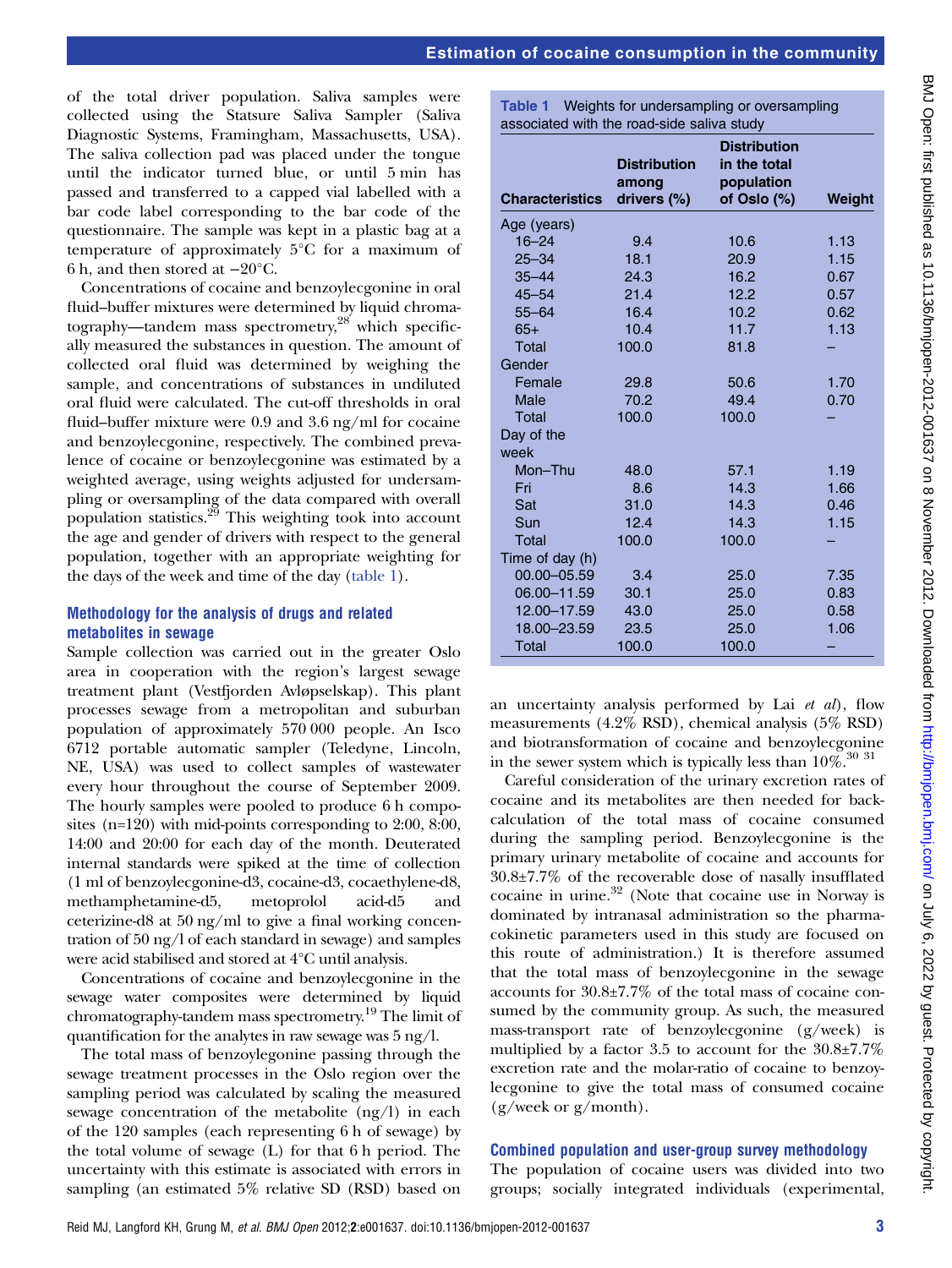recreational and heavy users) and marginalised individuals (light, medium or heavy users). It was assumed that the two groups could be reached by differing survey types.33–<sup>36</sup> Data on the socially integrated users were acquired in three different population surveys, each for a different age segment. Two or three surveys were employed to increase N and reduce statistical uncertainty (table 2). Since cocaine use could be seen as stable and that sampling frames, mode of administration and data collection were the same for surveys in each age segment and estimates were averaged over the surveys. Data on marginalised users were collected from surveys of prison inmates and the Oslo homeless or street population attending a needle exchange. Note that the estimated number of marginalised cocaine users was reduced by 20% because of a likely overlap between the prison and the street population.<sup>37</sup><sup>38</sup> Population rates were based on the general population aged 15–64 years provided by government statistics correct to 31 December 2009.29

A 'bottom up' method was used to estimate community cocaine use in Oslo. This method multiplies the number of users by the reported frequency of use and reported amount (mass) of cocaine used. $3^{3-42}$  Frequency was established from the surveys (table 2) while average values of amounts were based on self-report (last survey in table 2) and the existing literature (39). The amount varied with frequency of use such that the higher the frequency the higher the dose (see table 3). Also note that consumption estimates are purity adjusted. The purity of cocaine in Norway is measured in conjunction with seizures of the drug by the police and customs. Data from the period 2007–2009 show a trend of decreasing purity over time; lately 39% in 2007 compared with 25% in 2009.<sup>43</sup> This degree of variation is consistent with data from other nations.  $44-47$ 

Estimates of the prevalence of cocaine use derived from the survey among the driving population provide data on cocaine use within a short period of time (within the last 24 h). The combined survey method, however, acquires data on the prevalence of consumption within the last 12 months. To be able to compare the roadside and the combined survey method, the prevalence of use on a single day was estimated based on the frequency of use. Frequency of use, measured as the number of days used in a year, yields the probability of use on a single day for each level of frequency (see table 3). This probability, multiplied by the number of users in the frequency group, yields the expected number of users on a single day. Summing up the expected number of daily users over frequency groups and dividing by the population figure yields the prevalence of users per day.

#### RESULTS

#### Survey of drug use among the driver population

Cocaine was detected in 14 of 2341 samples from the greater Oslo area, and benzoylecgonine was detected in nine samples, none were positive for benzoylecgonine only. Therefore, only the results for cocaine were used in the estimations below. A weighted average of 0.7% of the driver population was found to be positive for cocaine using the weights presented in table 1.

The concentration of cocaine and benzoylecgonine in oral fluid depends on the dilution of oral fluid during sampling and the recovery from the sampling device. For the samples found to be positive for cocaine, the average collection volume of oral fluid was 0.74 ml, giving an average dilution of  $1:2.4$ . A recovery for cocaine of  $85.6\%$  has been reported.<sup>48</sup> Thus, the analytical cut-off corresponded to a cocaine concentration of 2.5 ng/ml in native (undiluted) oral fluid.

# Results of the analysis of drugs and related metabolites in sewage

Benzoylecgonine (the urinary metabolite of cocaine) was detected in all sewage samples collected in the Oslo region. Measurements of the flow of this cocaine metabolite in sewage indicate an average load of 428 (CI 347 to 510) g/week). Benzoylecgonine recovered in urine accounts for 30.8±7.7% of the initial cocaine dose, so the measured mass of this metabolite in the sewage is

| <b>Target population</b>                                             | <b>Survey year</b>     | <b>Type of survey</b>                 | Sample size (n) | Combined population and user-group survey parameters including study population, study dates and sample size<br><b>Publication</b> |
|----------------------------------------------------------------------|------------------------|---------------------------------------|-----------------|------------------------------------------------------------------------------------------------------------------------------------|
| 15-20 years, Oslo*                                                   | 2006, 2007 and<br>2008 | Postal                                | 5104            | Vedøy and Skretting, 2009                                                                                                          |
| 21-30 years, Oslo†                                                   | 2006 and 2010          | Postal                                | 3468            | Lund <i>et al</i> , 2007                                                                                                           |
| 31–64 years, Oslo‡                                                   | 2004 and 2009          | Questionnaire<br>completed in private | 899             | Nordlund, 2010                                                                                                                     |
| Prison inmates, Norway<br>(national, applied to Oslo)§               | 2002                   | Questionnaire<br>completed in private | 1093            | Odegard, 2008                                                                                                                      |
| Injecting drug users, Oslo‡                                          | 2000-2004              | Face to face                          | 3829            | Bretteville-Jensen and<br>Amundsen, 2009                                                                                           |
| Marginalised Users, Arendal‡                                         | 2010                   | Face to face                          | 45              | Unpublished pilot                                                                                                                  |
| Response rates:<br>*35%.<br>+40-50%.<br>‡Not recorded or applicable. |                        |                                       |                 |                                                                                                                                    |

§41%.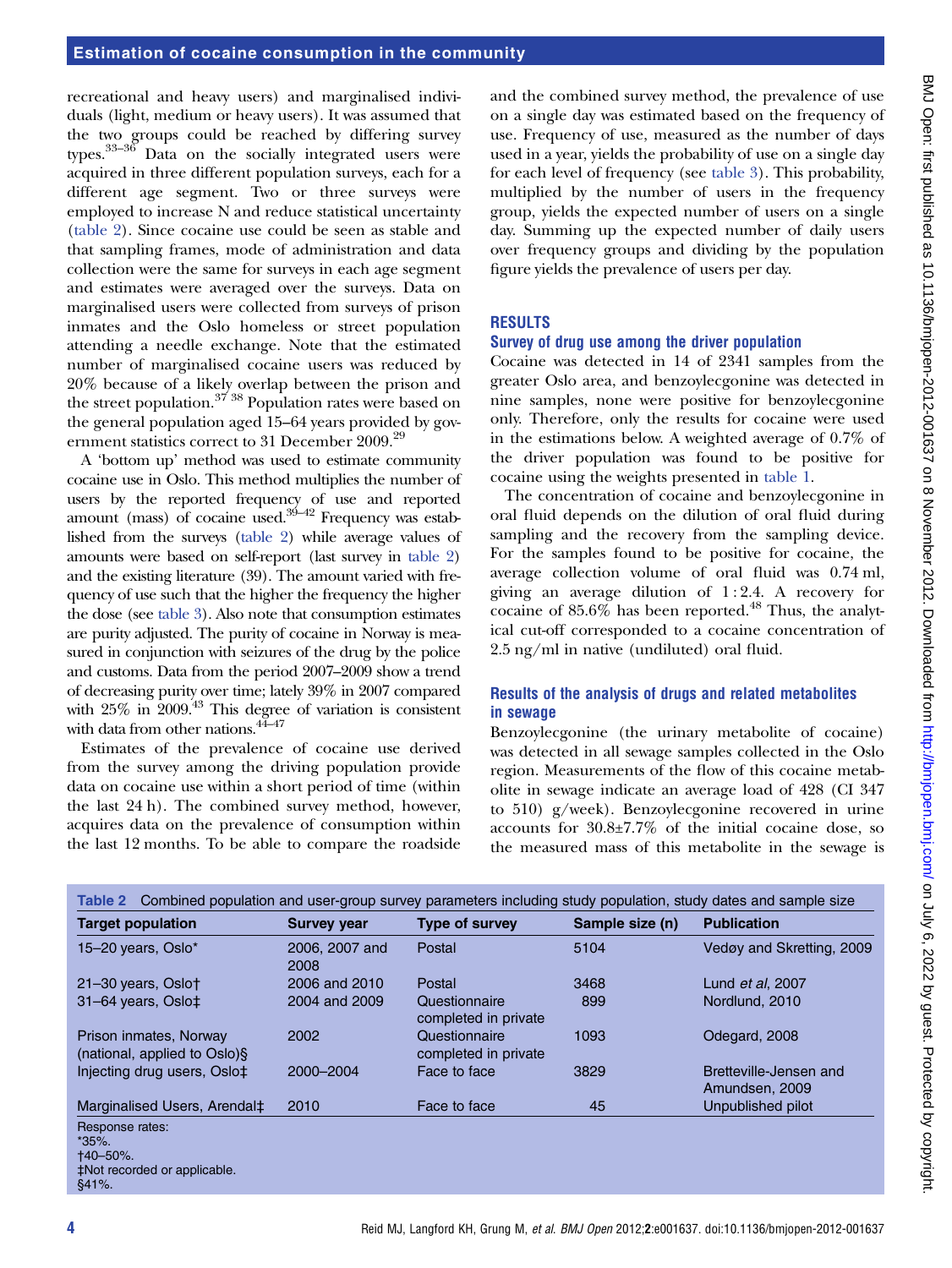| Table 3 Parameters and estimates of community-cocaine consumption for combined survey method by frequency of use categories in four surveys |                  |                                |                   |                        |                        |                       |                    |
|---------------------------------------------------------------------------------------------------------------------------------------------|------------------|--------------------------------|-------------------|------------------------|------------------------|-----------------------|--------------------|
| Survey-population 15-30 years                                                                                                               |                  |                                |                   |                        |                        |                       |                    |
| Frequency of use categories (per half year)                                                                                                 | <b>Never</b>     | $1-4$ times                    | $5 - 10$<br>times | $11 - 25$ times        | 25-50 times            | 50+times              | Total/average (CI) |
| Mean number of usage days per half yeart                                                                                                    | $\mathbf 0$      | 2.5                            | 7.5               | 18                     | 38                     | 116.5                 |                    |
| Probability of use on any given day (%) $\ddagger$                                                                                          | $\Omega$         | 1.4                            | 4.1               | 9.9                    | 20.8                   | 63.7                  |                    |
| Proportion of users among total age-group                                                                                                   | 95.3 (94.8-95.7) | 3.0                            | 0.9               | 0.4                    | 0.2                    | 0.2                   | 100                |
| population (%)§                                                                                                                             |                  |                                |                   |                        |                        |                       |                    |
| Frequency of use among users (%)¶                                                                                                           |                  | 63                             | 20                | 9                      | $\overline{4}$         | 5                     | 100                |
| Average per-user consumption, mg (pure)/weektt                                                                                              |                  | 6                              | 43                | 156                    | 585                    | 2240                  | 154 (71-237)       |
| Survey-population 31-64 years                                                                                                               |                  |                                |                   |                        |                        |                       |                    |
| Frequency of use categories (per year)                                                                                                      | <b>Never</b>     | $1-4$ times                    | <b>Monthly</b>    | Weekly                 | Daily, almost<br>daily | Total/average<br>(Cl) |                    |
| Mean number of usage-days per year#                                                                                                         | $\mathbf 0$      | 2.5                            | 12                | 52                     | 182.5                  |                       |                    |
| Probability of use on any given day (%) $\ddagger$                                                                                          | $\mathbf 0$      | 0.7                            | 3.3               | 14.8                   | 50.0                   |                       |                    |
| Proportion of users among total age-group                                                                                                   | 98.3 (97.2-99.4) | 0.9                            | 0.5               | 0.3                    | 0.1                    | 100                   |                    |
| population (%)§                                                                                                                             |                  |                                |                   |                        |                        |                       |                    |
| Frequency of use among users (%)¶                                                                                                           |                  | 50                             | 30                | 15                     | 5                      | 100                   |                    |
| Average per-user consumption, mg (pure)/weektt                                                                                              |                  | $\overline{4}$                 | 42                | 270                    | 2106                   | 160 (37-283)          |                    |
| Survey-prison population                                                                                                                    |                  |                                |                   |                        |                        |                       |                    |
| Frequency of use categories (per half year prior to<br><i>incarceration</i> )                                                               | <b>Never</b>     | 1-3 times per month<br>or less | Weekly            | Daily, almost<br>daily | Total/average<br>(Cl)  |                       |                    |
| Mean number of usage-days per year##                                                                                                        | $\bf{0}$         | 12                             | 52                | 182.5                  |                        |                       |                    |
| Probability of use on any given day (%)#                                                                                                    | $\mathbf 0$      | 3.3                            | 14.2              | 50.0                   |                        |                       |                    |
| Proportion of users among total population 15-                                                                                              | 99.9 (99.7-100)  | 0.06                           | 0.03              | 0.01                   | 100                    |                       |                    |
| 64 years $(\%)\$                                                                                                                            |                  |                                |                   |                        |                        |                       |                    |
| Frequency of use among users (%)¶                                                                                                           |                  | 63                             | 23                | 13                     | 100                    |                       |                    |
| Average per-user consumption, mg (pure)/weektt                                                                                              |                  | 138                            | 900               | 3510                   | 767 (487-              |                       |                    |
|                                                                                                                                             |                  |                                |                   |                        | 1048                   |                       |                    |
| Survey-injectors/marginalised users                                                                                                         |                  |                                |                   |                        |                        |                       |                    |
| Frequency of use categories (per year)                                                                                                      | <b>Never</b>     | Less than once a<br>month      | <b>Monthly</b>    | Weekly                 | Daily, almost<br>daily | Total/average<br>(Cl) |                    |
| Mean number of usage-days per year)##                                                                                                       | $\mathbf 0$      | 6                              | 12                | 52                     | 182.5                  | -                     |                    |
| Probability of use on any given day (%)#                                                                                                    | $\mathbf 0$      | 1.6                            | 3.3               | 14.2                   | 50.0                   |                       |                    |
| Proportion of users among total population 15-                                                                                              | 99.9 (99.6-100)  | 0.06                           | 0.01              | 0.01                   | 0.02                   | 100                   |                    |
| 64 years $(\%)\$                                                                                                                            |                  |                                |                   |                        |                        |                       |                    |
| Frequency of use among users (%)¶                                                                                                           |                  | 55                             | 12                | 12                     | 21                     | 100                   |                    |
| Average per-user consumption, mg (pure)/weektt                                                                                              |                  | 21                             | 42                | 270                    | 2106                   | 491 (217-765)         |                    |

Mean number of usage-days per unit time and the probability of use on <sup>a</sup> given day. Estimates of the proportion of users in the total survey population, frequency of use among users and average weekly consumption.

Estimation of cocaine consumption in the community

Estimation of cocaine consumption in the community

†Midpoint of frequency category reported in each survey, set to 116.5 for those using more than 50 times per half year.

‡Defined as <sup>a</sup> usage-day or <sup>a</sup> single 24 h period in which cocaine is consumed. Number of usage days per user, divided by 182.6 for half-year periods and 365.25 for 1-year periods. §Number of users in each category divided by population figures of relevant age group.

¶Number of users in each category divided by the total number of users.

††For each category the total consumption of pure cocaine equals number of users \* mean number of usage days \* mean dose size \* mean number of doses per day \* purity. Average per user consumption per week of pure cocaine equals this amount divided by the number of users and 26 for half-year period and 52 for 1-year period. Mean dose size and mean number of doses per day vary from 0.1 g and 2.5 doses in categories of lowest frequency to 0.25 g and eight doses in categories of highest frequency.

‡‡Midpoint of frequency category, but assuming six usage-months per year.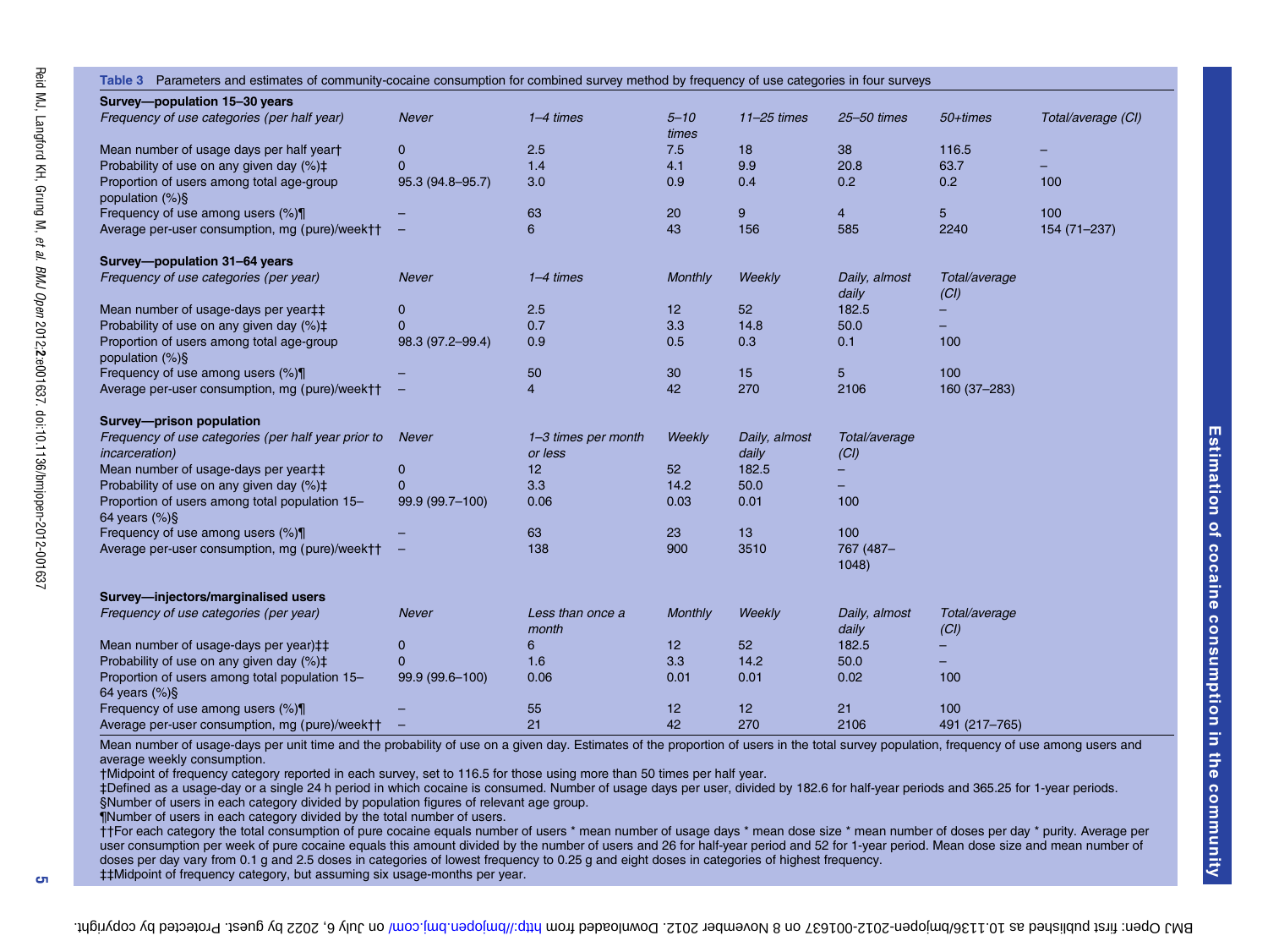equivalent to 30.8±7.7% of the total mass of cocaine consumed by the community group. The measured flow of benzoylecgonine in the Oslo sewage system is therefore indicative of a community-wide cocaine consumption rate of  $1458$  (CI 1158 to 1758) g/week (pure cocaine) which is equivalent to 76 (CI 60 to 91) kg/year if we assume the rate of cocaine consumption remains constant throughout the year.

#### Combined population and user-group survey results

Socially integrated users (aged 15–64 years) in Oslo reporting at least one instance of cocaine use in the last 12 months constituted 2.7% (CI 2.4 to 3.1) of the total population (15–64 years) in Oslo. Proportions were highest in the age groups  $20-24$  years  $(4.0-7.6\%)$ . Marginalised-cocaine users in Oslo constitute an additional 0.2% (CI 0.0 to 0.4) of the total population (15–64 years), so the proportion of the total population that admits at least one instance of cocaine use in the last 12 months is 2.9% (CI 2.6 to 3.2) in Oslo.

An estimated 0.22 (CI 0.13 to 0.30)  $%$  of the population (15–64 years) use cocaine on a given day in Oslo. Approximately 80% of self-reported cocaine users (aged 15–64 years) used cocaine less than 10 times per year. The remaining proportion of the user population (20%) have taken more cocaine more frequently and are subsequently responsible for in excess of 90% of the total daily cocaine consumption  $(g/day)$ . In terms of user-group population, the vast majority (73%) of cocaine was consumed by the socially integrated population, while marginalised users (including injecting drug users and prison inmates) consumed 27% of the total.

#### Comparison of results

The three methods provide two distinct measures of cocaine use; the prevalence of cocaine use in terms of the proportion of the community that use the drug, and a quantitative measure (mass) of the total amount of cocaine that is consumed by the entire community.

Comparison of the prevalence estimates derived from the combined population survey  $(0.22 \quad (0.13-0.30)\%$ per day) and the road-side testing  $(0.70 \ (0.36-1.03)\%)$ indicates that under-reporting and possible underrepresentation of users is apparent within the combined population surveys.

The combined population survey also provided an estimate for the total amount of cocaine that is consumed which can be directly compared with the results of sewage measurements (table 4). The estimated annual consumption rate from the combined population survey (117 (70–165) kg/year, pure cocaine) is comparable with the 76 (CI 60 to 91) kg/year figure from measurements of cocaine metabolites in sewage.

With these data it is also possible to calculate an estimated peruser consumption rate by combining the annual prevalence of cocaine use (2.9%) with the measured annual consumption from the sewage (76 kg/year). Such analysis implies a peruser cocaine consumption rate of 6.4 (4.6–8.5) g/user/year (pure cocaine).

#### **DISCUSSION**

A comparison was performed on three independent methods for estimating the use of cocaine in Oslo, Norway. The comparison applies to; a combined sample survey questionnaire approach, a representative sample survey on drug use among drivers and a survey of the mass of cocaine-related metabolites in sewage. The estimated prevalence of use on a single day was higher in the survey among drivers than using the combined survey approach, while the estimated amount used (mass) in the latter was not significantly different than in the sewage approach.

The comparison identified a higher prevalence of cocaine use in the representative sample survey among drivers than in the combined sample survey questionnaire approach. Under-reporting is not unexpected in the survey questionnaires because the subject was drug use and the level of response was low, but this discrepancy may be even larger than is immediately apparent from the present study. An earlier roadside study<sup>49</sup> found that the use of medicinal drugs was underestimated by 17–59% when using data from a survey of drivers compared with actually dispensed amounts in the studied area. For the use of cannabis the results from a roadside survey were similar to self-reported data. We therefore expect that data from a roadside survey will underestimate the use of cocaine in the adult population somewhat. In the present study marginalised drug users were included in the combined population survey but they are far less likely to own or drive motor vehicles

Table 4 Prevalence and scale of cocaine use in Oslo as determined by combined population surveys and measurements of a cocaine metabolite in sewage

|                                                                                                                                                              |                           | <b>Cocaine Consumption (Pure)</b> |                               |  |
|--------------------------------------------------------------------------------------------------------------------------------------------------------------|---------------------------|-----------------------------------|-------------------------------|--|
| <b>Method</b>                                                                                                                                                | Annual Prevalence % (CI)* | Per-user g/year (CI)              | Total population kg/year (CI) |  |
| Combined Population Survey (CPS)<br>Sewage Analysis                                                                                                          | $2.9(2.6-3.2)$            | $9.8(5.6 - 14.1)$                 | 117 (70–165)                  |  |
| Prevalence from CPS                                                                                                                                          | $2.9(2.6-3.2)$            | $6.4(4.6 - 8.5)$                  | 76 (60-91)                    |  |
| Per-user consumption from CPS                                                                                                                                | $1.9(1.0 - 4.0)$          | $9.8(5.6 - 14.1)$                 | 76 (60-91)                    |  |
| Direct measurements or estimates in <b>bold</b> . Derived estimates in <i>italics</i> .<br>*Population 15–64 years of age 410,000 (source Statistics Norway) |                           |                                   |                               |  |

\*Population 15–64 years of age, 410 000 (source Statistics Norway).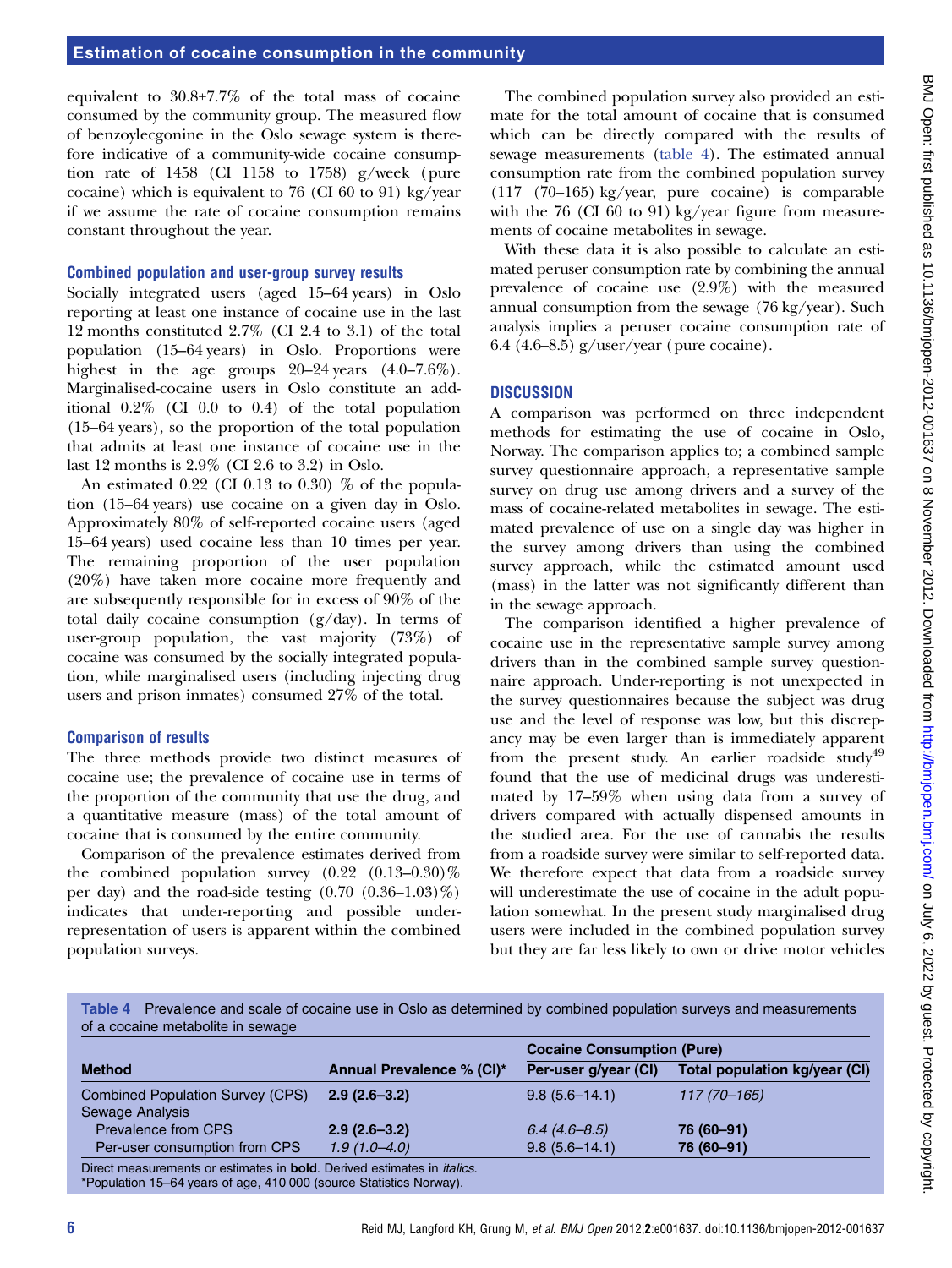and therefore less likely to be detected in the road-side testing surveys. Second, the detection time for cocaine in oral fluid depends upon the analytical cut-off, sampling method, method of cocaine administration, dose used, acute or chronic cocaine use and other factors. In controlled studies of administration of 25–45 mg cocaine by intravenous injection, snorting or smoking and cocaine was detected in oral fluid for more than 12 h in only about  $25\%$  of the experiments.<sup>50 51</sup> However, cocaine may be detected in oral fluid from chronic cocaine users for up to  $118$  h after last dose in extreme cases.<sup>52</sup> Finally, the measured prevalence (0.7%) of cocaine or metabolites in the oral fluid of drivers is also considered a minimum because it is expected that many cocaine users refrain from driving for some hours after cocaine administration, and further, approximately 10% of drivers declined to participate in the study. It is possible that the group of drivers that refused to offer a saliva sample have a higher prevalence of recent drug consumption than that of drivers who volunteered a sample. This would give an even higher prevalence of use on a single day.

Interestingly, although the combined population survey appears to underestimate the prevalence of cocaine use, this method did result in a combined consumption estimate (kg/year) that was not significantly different to the results of sewage analysis. This may mean that self-reported amounts of cocaine used were actually too high. Estimates of the amount of cocaine used were the weakest part of the combined population survey, however, and the frequency categories were also rather coarse. If there was a non-accounted overlap between the population survey and the surveys among marginalised users to cover the cocaine user population, this would reduce both the estimated proportion of users and the estimated amount. In addition, it is important to remember that the accuracy of the sewage estimate is strongly affected by the accuracy of the clinical pharmacokinetic data on cocaine. The present study used the pharmacokinetic parameters that apply for intranasal cocaine use because this is the most relevant for study population. This implies that a degree of back-ground information from combined population surveys with regard to the proportion of differing routes of administration are required before accurate sewage measurements are feasible. For example, the use of the intranasal pharmacokinetic parameters would not be appropriate if the study was carried out in a region with extensive crackcocaine use as the excretion patterns differ for differing routes of administration.

No similar comparisons of the three drug epidemiology techniques have been carried out before so it is difficult to relate the present findings to other study populations. It was however necessary, with the present study, to make some general assumptions with regard to the average amount of cocaine used per individual in order to adequately compare the prevalence estimates with that of the measured mass of cocaine metabolites in sewage. The combined population surveys indicated an average peruser consumption rate of 9.8 g/user/year

(pure cocaine) which is much lower than the  $30.2 \text{ g}/$ user/year (in Europe) proposed by The United Nations Office on Drugs and Crime (UNODC).<sup>53</sup> While it appears that the average per-user consumption rate in Oslo may actually be lower than in many other European regions, $^{21}$  the UNODC does state that their estimate (which is based on empirical data from a small number of locations and makes significant assumptions with regard to the importance of drug availability and the effectiveness of law enforcement) is a considerable approximation as little or no data on the quantities consumed by individuals is available, and much of the existing data are contradictory.<sup>54</sup> The results of the present study do suggest that combining accurate measurements of the total drug consumption in the population (via sewage analysis) with reliable prevalence figures acquired through rigorous survey of the population could provide improvements to the accuracy of average peruser consumption figures in the future.

The comparison carried out in the present study has provided an excellent means for checking the quality and accuracy of each the three measurement techniques because they each approach the problem from different angels. The results do however highlight the difficulties associated with performing such a comparison. A rigorous ecological approach to the present study would require that the comparison was based on exactly the same population, and at the same time, but the logistics of sampling and the vastly different timescales involved in each of the three techniques make this difficult. It is possible, for example, that the population of drivers that took part in the road-side study included individuals that were in transit and therefore from outside the region covered by the combined population survey. Similarly, results of the sewage analysis are based on a 1-month period and an assumption is made that combined cocaine use (by the total population) remains relatively constant throughout the year. These problems do however allow more precise research questions to be formulated: how can we better combine surveys to better cover all segments of the population? Does cocaine use in the population of drivers follow the same pattern as cocaine use in the general population? How can we better estimate the amounts used? How can we better estimate frequency of use? Short-falls have been identified in each of the three epidemiology techniques when used in isolation, but together the three complimentary techniques provide a well-balanced assessment of the drug-use situation in a given community with limited reliance on derived estimates.

#### **CONCLUSION**

Under-reporting is apparent in prevalence estimates provided by the combined population surveys when compared with the proportion of motor-vehicle drivers with detectable levels of cocaine or cocaine metabolites in oral fluid, but an unanswered question is whether cocaine use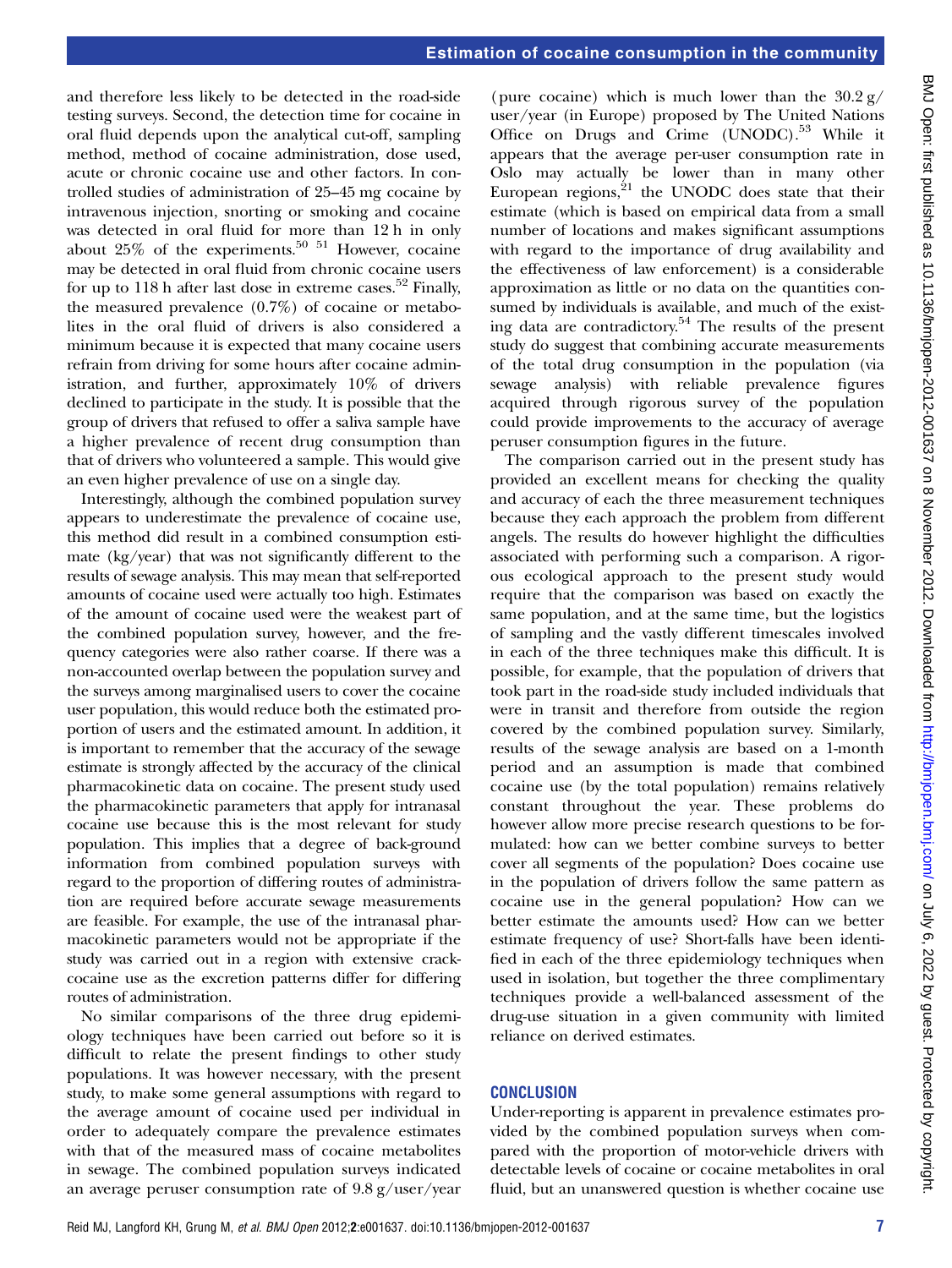in the population of drivers follows the same pattern as cocaine use in the general population. Direct measurements of sewage from a defined population provide data on the size of the cocaine market in a particular region (albeit with a degree of uncertainty). These measurements indicate that self-reported cocaine consumption may be overexaggerated and highlight the large degree of uncertainty with respect to peruser consumption estimates. Each of the three techniques has significant short falls when used in isolation, but together they deliver complimentary data which provides a well-balanced assessment of the drug-use situation in a given community and identify areas where more research is needed.

Acknowledgements This work was funded by The Research Council of Norway under the Program for Drug and Alcohol Research (RUSMIDDEL), NFR No. 185523/ V50. The collection and analysis of oral fluid samples was sponsored by the European Commission through the 6th Framework Programme funded integrated project DRUID, contract no. TREN-05-FP6TR-S07.61320-518404-DRUID, and by the Norwegian Research Council, NFR No. 189735/I10. This report reflects the authors' views only. The funders are not liable for any use that may be made of the information contained herein. The funders had no influence on the conduct of the study, interpretation and analysis, and decision to publish.

Contributors JM and KVT conceived the study. MJR carried out sewage analysis and led the preparation of the manuscript. EJA collated and managed the data-sets associated with the population surveys. HG provided data for the road-side survey. All authors contributed to interpretation of the results. All authors were involved in drafting and reviewing the manuscript. MJR and EJA act as guarantors for the manuscript.

Funding This work was funded by The Research Council of Norway under the Program for Drug and Alcohol Research (RUSMIDDEL), NFR No. 185523/V50. The collection and analysis of oral fluid samples was sponsored by the European Commission through the 6th Framework Programme funded integrated project DRUID, contract no. TREN-05-FP6TR-S07.61320-518404-DRUID, and by the Norwegian Research Council, NFR No. 189735/I10. This report reflects the authors' views only. The funders are not liable for any use that may be made of the information contained herein. The funders had no influence on the conduct of the study, interpretation and analysis and decision to publish.

#### Competing interests None.

Provenance and peer review Not commissioned; externally peer reviewed.

Data sharing statement No additional data are available.

#### **REFERENCES**

- 1. United Nations Office on Drugs and Crime (UNODC). World drug report. New York: UNODC, 2012.
- 2. European Monitoring Centre for Drugs and Drug Addiction. Cocaine and crack cocaine: a growing public health issue. Luxembourg: Office for Official Publications of the European Communities, 2007.
- 3. United Nations Office on Drugs and Crime (UNODC). World drug report. New York: UNODC, 2009.
- 4. Kroutil LA, Vorburger M, Aldworth J, et al. Estimated drug use based on direct questioning and open-ended questions: responses in the 2006 National Survey on Drug Use and Health. Int J Methods Psychiatr Res 2010;19:74–87.
- 5. Aldworth J, Colpe LJ, Barker PR, et al. The National Survey on Drug Use and Health Mental Health Surveillance Study: calibration study design and field procedures. Int J Methods Psychiatr Res 2010;19:36–48.
- 6. Substance Abuse and Mental Health Services Administration. Results from the 2008 National Survey on Drug Use and Health: National Findings. Rockville, MD: SAMHSA, 2009.
- Johnston LD, O'Malley PM, Buchman JG, et al. Monitoring the future: national results on adolescent drug use. overview of key findings, 2008. Maryland: National Institute on Drug Abuse (NIDA) Publication No. 09-7401, 2009.
- 8. Kraus L, Augustin R, Frischer M, et al. Estimating prevalence of problem drug use at national level in countries of the European Union and Norway. Addiction 2003;98:471–85.
- 9. Basurto FZ, Montes JM, Cubos PF, et al. Validity of the self-report on drug use by university students: correspondence between self-reported use and use detected in urine. Psicothema 2009;21:213–19.
- 10. Harris KM, Griffin BA, McCaffrey DF, et al. Inconsistencies in self-reported drug use by adolescents in substance abuse treatment: implications for outcome and performance measurements. J Subst Abuse Treat 2008;34:347–55.
- 11. Harrison LD, Martin SS, Enev T, et al. Comparing Drug Testing and Self-Report of Drug Use among Youths and Young Adults in the General Population. Substance Abuse and Mental Health Services Administration. DHHS Publication No. SMA 07-4249, 2007.
- 12. Musshoff F, Driever A, Lachenmeier K, et al. Results of hair analyses for drugs of abuse and comparison with self-reports and urine tests. Forensic Sci Int 2006;156:118–23.
- 13. McNagny SE, Parker RM. High prevalence of recent cocaine use and the unreliability of patient self-report in an inner-city walk-in clinic. JAMA 1992;267:1106–8.
- 14. Lacey JH, Kelley-Baker T, Furr-Holden D, et al. Pilot test of new roadside survey methodology for impaired driving. Washington, DC: National Highway Traffic Safety Administration, 2007.
- 15. Gjerde H. Prevalence of alcohol and drugs among Norwegian motor vehicle drivers: a roadside survey. Accid Anal Prev 2008;40:1765–2.
- 16. European Monitoring Centre for Drugs and Drug Addiction. Assessing illicit drugs in wastewater—potential and limitations of a new monitoring approach. Luxembourg: Office for Official Publications of the European Communities, 2008.
- 17. Banta-Green CJ, Field JA, Chiaia AC, et al. The spatial epidemiology of cocaine, methamphetamine and 3,4-methylenedioxymethamphetamine (MDMA) use: a demonstration using a population measure of community drug load derived from municipal wastewater. Addiction 2009;104:1874–80.
- 18. van Nuijs A, Castiglioni S, Tarcomnicu I, et al. Illicit drug consumption estimations derived from wastewater analysis: a critical review. Sci Total Environ 2011;409:3564–77.
- 19. Reid MJ, Langford KH, Mørland J, et al. Quantitative assessment of time dependent drug-use trends by the analysis of drugs and related metabolites in raw sewage. Drug Alcohol Depend 2011;119:179–86.
- 20. Zuccato E, Castiglioni S, Tettamanti M, et al. Changes in illicit drug consumption patterns in 2009 detected by wastewater analysis. Drug Alcohol Depend 2011;118:464–9.
- 21. Thomas KV, Bijlsma L, Castiglioni S, et al. Comparing illicit drug use in 19 European cities through sewage analysis. Sci Total Environ 2012;432:432–9.
- 22. Nordlund S. Drug use in the general population and specific targeted groups. In: The Drug Situation in Norway, 2010. Annual Report to the European Monitoring Centre for Drugs and Drug Addiction. Oslo: SIRUS, 2010.
- 23. Lund MK, Lund KE, Skretting A. Rusmiddelbruk blant unge voksne, 21–30 år: resultater fra spørreskjemaundersøkelser 1998, 2002 og 2006. (In English: substance use among young grownups, 21–30 years: results from surveys 1998, 2002 and 2006). Oslo: SIRUS, 2007.
- 24. Odegard E. Narkotika- og alkoholproblemer blant innsatte i norske fengsler. (In English: Drug and alcohol problems among inmates in Norwegian prisons). Nordic Studies Alcohol Drugs 2008;25:169–85.
- 25. Amundsen EJ, Bretteville-Jensen AL. Hard drug use in Norway. Nordisk alkohol narkotikatidskrift 2010;27:87–94.
- 26. Houwing S, Hagenzieker M, Mathijssen R, et al. Prevalence of alcohol and other psychoactive substances in drivers in general traffic. Part I: general results. DRUID deliverable D.2.2.3. Liedschendam: SWOV Institute for Road Safety Research, 2011.
- 27. Lindley DV, Miller JCP. Cambridge elementary statistical tables. Cambridge: Cambridge University Press, 1966.
- 28. Oiestad EL, Johansen U, Christophersen AS. Drug screening of preserved oral fluid by liquid chromatography–tandem mass spectrometry. Clin Chem 2007;53:300-9.
- 29. Statistics Norway. Statistical Yearbook of Norway 2009. Oslo: Statistisk sentralbyrå, 2009. [http://www.ssb.no/english/yearbook/](http://www.ssb.no/english/yearbook) (accessed 17 Jan 2012).
- 30. Lai FY, Ort C, Gartner C, et al. Refining the estimation of illicit drug consumptions from wastewater analysis: co-analysis of prescription pharmaceuticals and uncertainty assessment. Water Res 2011;45:4437–48.
- Castiglioni S, Bijlsma L, Covaci A, et al. Evaluation of uncertainties associated with the determination of community drug use through the measurement of sewage biomarkers. Unpublished Article Currently Under Review.